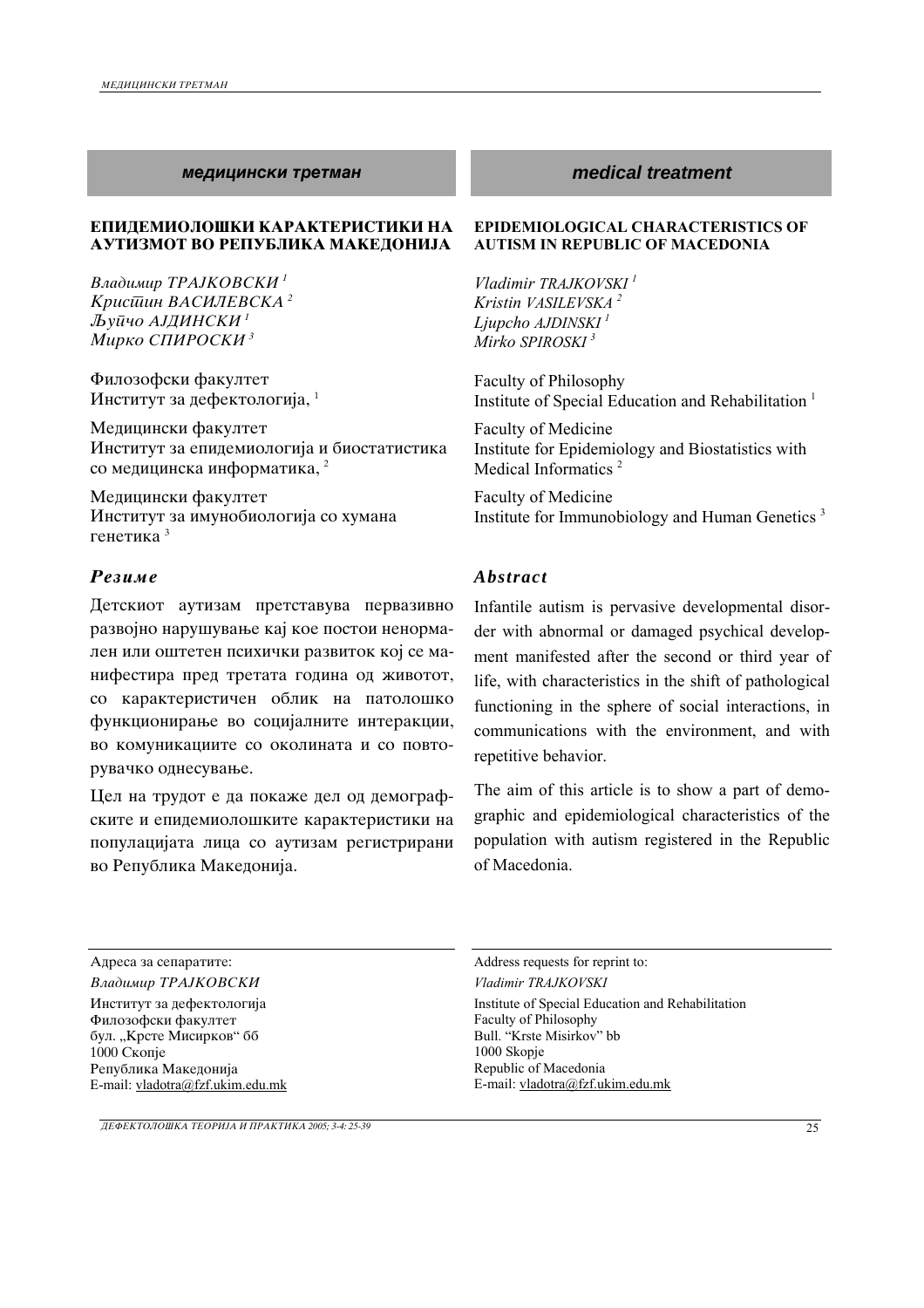Истражувањето претставува ретроспективна студија и е направено на подрачјето на Република Македонија, а опфати 50 лица со аутизам. Испитаниците имаат верифицирана дијагноза според ICD-10 класификацијата и DSM-IV критериумите во некоја од дефектолошките и медицинските установи во нашата држава.

Од анализата на испитуваниот аутистичен синдром во примерокот се утврди дека преваленцијата на аутизмот во РМ изнесува 0.25 лица на 10.000 жители. Машкиот пол е 2.5 пати почесто застапен од женскиот. Средната возраст на испитаниците изнесува 11 години. Социјално-економскиот статус не игра улога во настанокот на аутизмот. Сезоната на раѓање не е поврзана со појавата на нарушувањето. Податокот за болести на мајката во тек на бременоста (р=0.04), како и патолошкиот тек на истата (р=0.02) е ризик фактор за појава на синдромот. Патолошкото породување и компликациите во перинаталниот период не претставуваат ризик фактори во оваа студија (р>0.05). Времетраењето на доењето и предвременото одбивање на мајчиното млеко се сигнификантно асоцирани со појавата на аутизмот (р<0.01).

Резултатите од оваа студија можат да се искористат како добра основа за понатамошни епидемиолошки истражувања, откривање на нови ризикофактори во настанувањето на аутизмот и во планирањето на превенцијата на овој тежок синдром.

**Клучни зборови**: аушизам, ейидемиолошки *karakteristiki, Republika Makedonija* 

Аутизмот е тешко развојно нарушување, се јавува во најраното детство и ја загрозува неговата адаптација во општеството.

Како сложен општествен проблем, го поттикнува интересот кај голем број научници од целиот свет во многу домени, особено медицината, имунологијата, социологијата, а неговата мултикаузалност бара епидемиолошко-дефектолошки истражувања на можните етиолошки чинители. Едукацијата и рехабиThis research is a retrospective study, followed on the territory of the Republic of Macedonia, which covered 50 people with autism. All examined people have a verified diagnosis according to ICD-10 classification of diseases and DSM-IV criteria made in the special educational and medical institutions in our country.

From the analysis of examined autistic people in the sample it has confirmed that the prevalence of autism in RM is 0.25 people up to 10.000 inhabitants. The male gender is 2.5 times more frequent than the female gender. The mean age of patients is 11 years. The socio-economic condition does not take part in the genesis of autism. The season of birth is not connected with the appearance of the disturbance. Data for mothers disease during the pregnancy  $(p=0.04)$ , as well as the pathological course of the pregnancy  $(p=0.02)$  is a risk factor for appearance of the syndrome. The pathological delivery and the complications in the perinatal period are not the risk factors in this study  $(p>0.05)$ . The duration of nursing and the preliminary rejection of mother's milk are significantly associated with the appearance of autism  $(p<0.01)$ .

The results from this study may be useful as a good base for further epidemiological researching, revealing new risk factors in the genesis of autism, and for planning the prevention of this severe syndrome.

*Key Words: epidemiological characteristics, Republic of Macedonia* 

# *Voved Introduction*

Autism is a very severe pervasive disorder diagnosed in the early childhood which made impossible the adaptation in the society.

It is a very complex socio-economic problem, and intrigues a lot of scientists in the whole world, in many scientific areas, exceptionally medical doctors, immunologists, sociologists, as well as its multicausality needs enlarged epidemiological and defectological examinations of every possible etiological factors. Education and rehabilitation of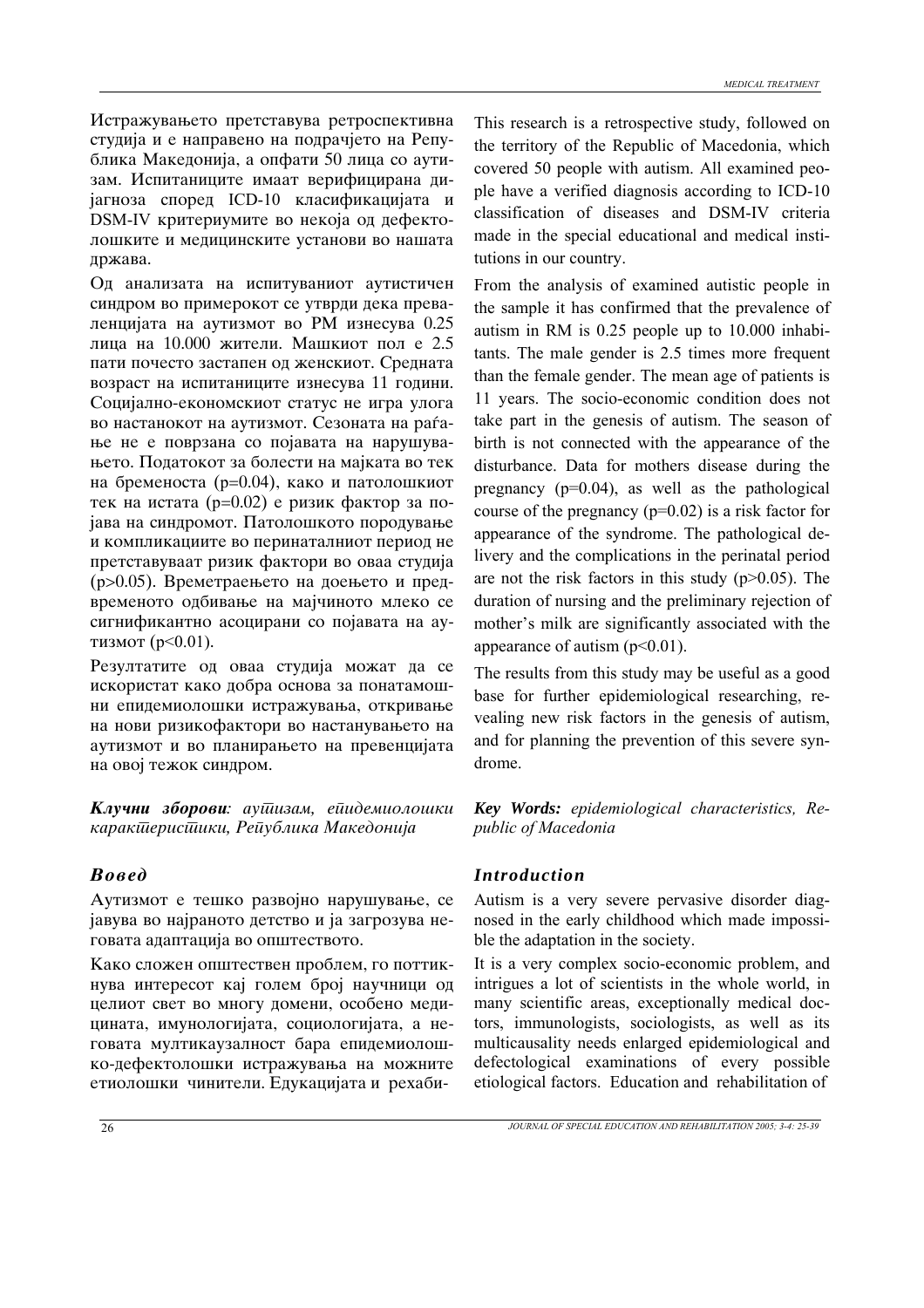литацијата на овие лица се од посебен општествен интерес.

Според Светската здравствена организација (СЗО), детскиот аутизам претставува первазивно развојно нарушување кај кое постои ненормален или оштетен психички развиток кој се манифестира дури пред третата година од животот, со карактеристичен облик на патолошко функционирање во социјалните интеракции, во комуникациите со околината и со повторувачко однесување кон истата (1).

Американската психијатриска асоцијација (АПА) во 1994 год. го дефинира аутизмот како широк континуум на поврзани когнитивни и невробихејвиорални нарушувања, вклучувајќи три карактеристики:

- нарушувања во социјализацијата,
- нарушувања во вербалната и невербалната комуникација и
- рестриктивни и репетитивни шеми на однесување  $(2)$ .

Цел на трудот е да покаже дел од демографските и епидемиолошките карактеристики на популацијата лица со аутизам регистрирани во Република Македонија.

## *Materijal i metodi Material and methods*

Истражувањето претставува ретроспективна студија и е направено на подрачјето на Република Македонија, а опфати 50 лица со аутизам за кои постојат податоци во Заводот за ментално здравје во Скопје, Заводот за рехабилитација на слух, говор и глас во Скопје, Специјалниот завод во Демир Капија, ПОУ "Д-р Златан Сремац" во Скопје, како и Центрите за социјална работа и Медицинските центри во РМ. Веродостојни податоци се добиени само за 39 лица и тие ја сочинуваат сржта на информациите за оваа состојба во Републикава.

Сите испитаници со аутизам имаат верифицирана дијагноза според ICD-10 класификацијата и DSM-IV критериумите во некоја од дефектолошките и медицинските установи во нашата држава. Истражувањето е извршено на територијата на Република Македонија во периодот од април 2000 до април 2002 година.

these people are of a special social interest.

WHO definition defines the syndrome of autism in childhood as pervasive disorder with abnormal or damaged psychical development manifested after the second or third year of life, with characteristics in the shift of pathological functioning in the sphere of social interactions, in communications with the environment (meaning parents, and others), with repeated conduction to the one (1).

American psychiatric association (APA) in 1994 yr. defines the autism as e wide continuum of connected cognitive and neurobehavioral disorders with three characteristics:

- disorders in socialization.
- disorders in verbal and nonverbal communication and
- Restrictive and repetitive schemas of relations (2).

The aim of this article is to show a part of demographic and epidemiological characteristics of the population with autism registered in Republic of Macedonia.

This research is a retrospective study, followed on the territory of the Republic of Macedonia, which covered 50 people with autism which data exists in the Department for Mental Health in Skopje, Institute for Rehabilitation of hearing, speech and voice in Skopje, Special Institution in Demir Kapija, Special School "Dr Zlatan Sremac" in Skopje, as well as Centers for social work and Medical centers in the Republic of Macedonia. Accurate data were obtained only for 39 people, and this group is a core informational cohort for the examined problem in the Republic.

All examined people with autism have a verified diagnosis (ICD-10 classification of diseases and DSM-IV criteria) made in the already mentioned defectological and medical institutions in the country. The research has been followed in the period from April 2000 till April 2002.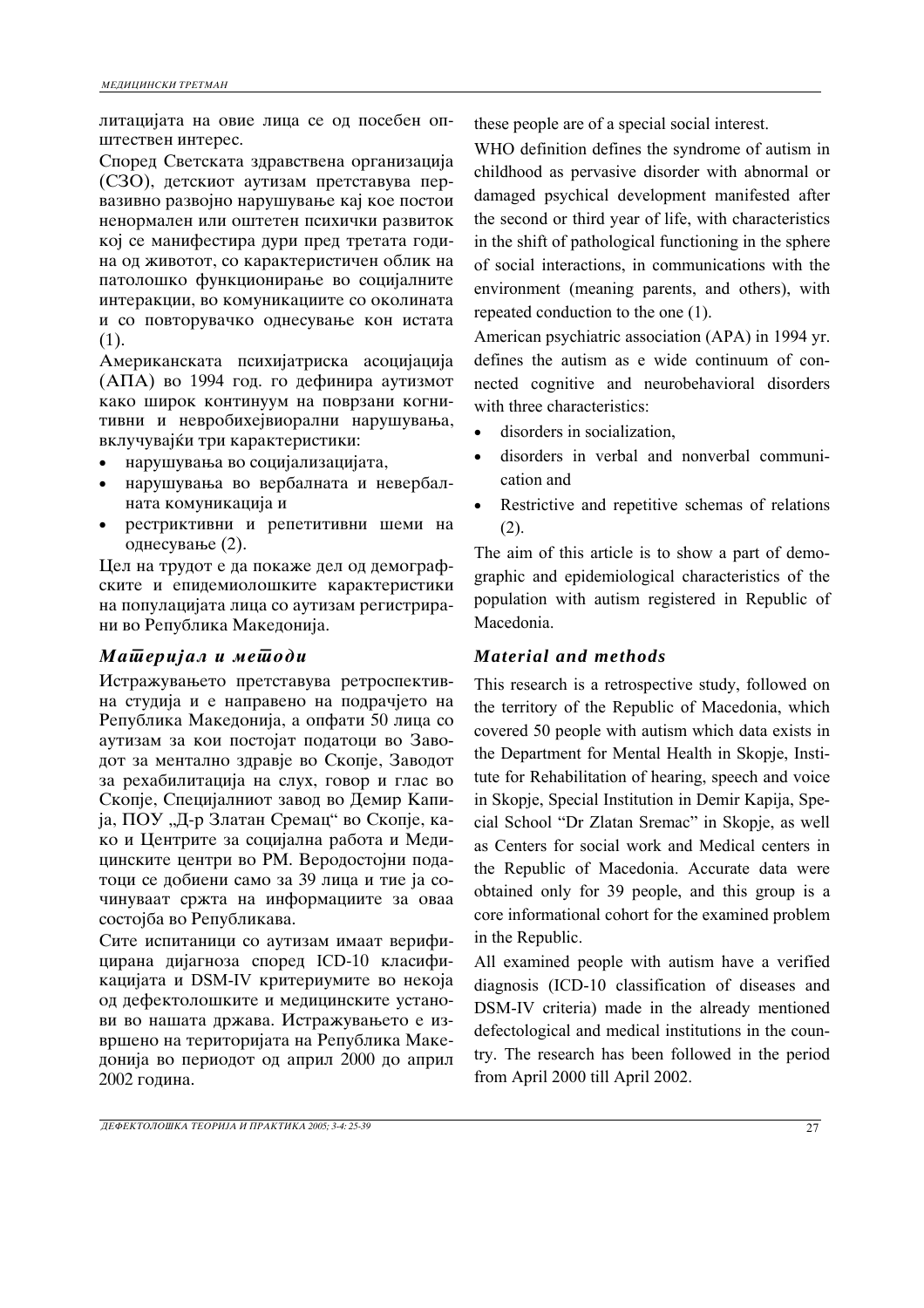Податоците од истражувањето беа депонирани, групирани и обработени со статистичкиот програм SPSS за Windows 7.5 верзија и Statgraphics Plus za Windows 2.1 верзија. Од пескриптивната статистика претставени се: мерките на централна тенденција, варијабилитет и процентите на структура. Разликите меѓу дефинирани нумерички варијабли се анализирани со Student-ов t-тест. Непараметриските тестови на Колмогоров-Смирнов, Mann-Whitney и Kruskal-Wallis-овиот тест беа употребени при асиметрична статистичка дистрибуција на податоците. Како значајни беа земени разликите при ниво на значајност р<0.05.

## *Results Results*

Во студијата за аутизмот во Македонија анализирани се 39 случаи со дијагностициран аутизам од кои 2 беа еднојајцеви близнаци од женски пол и еден двојајцев близнак од машки пол. Вкупно испитаници од машки пол имаше 28 (72%) кое споредено со 11 (28%) девојчиња даде коефициент на однос од 2.5 машки на едно женско лице со аути-3a<sub>M</sub>.

Според возраст дистрибуцијата на испитаниците е асиметрична заради што најдобар нумерички показател за централна тенденција е медијаната која изнесува 10 години. Минималната возраст на испитаниците беше 4 години со учество од 10% (4 испитаници). Максималната возраст изнесуваше 25 години, со учество од 5% (2 испитаници). Претпоставената амплитуда на централните вредности за децата со аутизам општо во Македонија се движи помеѓу 9 и 13 години (95% интервал на доверба).

**Табела 1.** Распоред на испитаниците според пол и возраст

The data were analyzed with the statistical program SPSS for Windows ver. 7.5 and Statgraphics Plus for Windows ver. 2.1. The descriptive statistics pointed out the measures for central tendencies, variability and rates. The differences between defined numerical variables are analyzed with Student's t-test. Nonparametric tests of Kolmogorov-Smirnof, Mann-Whitney and Kruskal-Wallis were used in the case of asymmetrical distribution of data. The statistical significance was at level of p<0.05.

In the study of autism in Macedonia 39 cases with diagnosed autism were analyzed, two of them were monozygotic female siblings and one person was dizygotic male sibling. Males were 28 (72%) and compared with 11 (28%) females give the relation rate of 2.5 males versus one female.

The age distribution was asymmetric and we used the Median value for age (10 years). Minimal age was 4 years with proportion of 10% (4 cases). Maximal age was 25 years with proportion of 5% (2 cases). The estimated range of the measures for central tendencies is between 9 and 13 years (95% Confidence Interval).

*Table 1.* Distribution of examined persons by sex and age

| Возраст (години)      | Пол (Gender) |                 |                       |
|-----------------------|--------------|-----------------|-----------------------|
| Age (years)           | Машки (Male) | Женски (Female) | <b>Вкупно</b> (Total) |
| $0 - 4$               | 3(75%)       | 1(25%)          | $4(10.3\%)$           |
| $\overline{5-9}$      | 10(77%)      | 3(23%)          | 13 (33.3%)            |
| $10-14$               | $9(69\%)$    | $4(31\%)$       | $13(33.3\%)$          |
| 15-19                 | $3(60\%)$    | $2(40\%)$       | $5(12.9\%)$           |
| 20-24                 | $2(100\%)$   |                 | $2(5.1\%)$            |
| 25 >                  | $1(50\%)$    | $1(50\%)$       | $2(5.1\%)$            |
| <b>Вкупно</b> (Total) | 28 (72%)     | 11 (28%)        | 39 (100%)             |

28 *JOURNAL OF SPECIAL EDUCATION AND REHABILITATION 2005; 3-4: 25-39*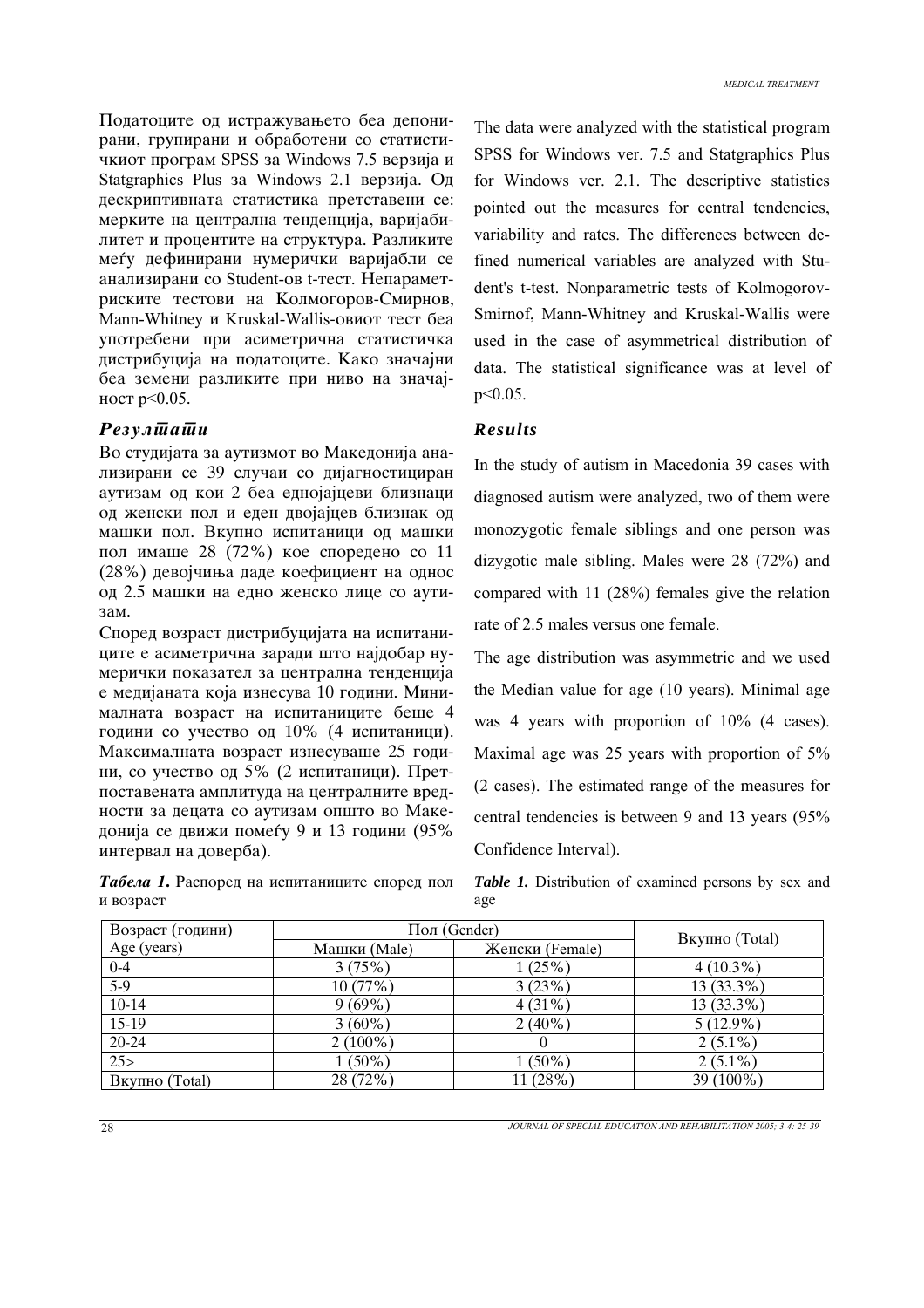Некои од демографските варијабли како местото на живеење, вероисповеста и националноста ги анализиравме според процентите на структура со кои истите би можеле да нѐ упатат на дел од можностите кои би требало да бидат ефект од обработката на податоци за овие лица со основна цел што поефикасно да се придонесе во нивната рехабилитација, социјална помош и моралноетичка поддршка на семејствата.

Најголем процент се жители од град (79%). Според вероисповед христијаните се застапени со  $87\%$ .

Табела 2. Каракшерисшики на испишаницише *spored mestoто na `iveewe i veroispovедта*

Some demographical variables as the place of living, religion and nationality were analyzed with proportions. This can be useful for further examination, which will be effective for following rehabilitation, social welfare and ethical support for their families.

The people with autism in 79% are from urban areas. Christians are presented with 87%.

**Table 2.** *Characteristic of examined people by place of living and religion*

| Белег (Variable)                      | Модалитет (Modality)   | <b>Epoj</b> (Number) | Процент (Percentage) |
|---------------------------------------|------------------------|----------------------|----------------------|
| Место на живеење<br>(Place of living) | Град (Urban)           |                      | 79.5                 |
|                                       | Ceno (Rural)           |                      | 20.5                 |
| Вероисповед<br>(Faith)                | Христијани (Christian) | 34                   | 87.2                 |
|                                       | Муслимани (Muslims)    |                      | 12.8                 |

Децата со аутизам се најчесто родени во брак  $(95\%)$ , кое се совпаѓа со фактот дека најголем дел од нив се посакувани (97%). Од претходните информации следува дека најмногу контакти при анкетирањето се направени токму со обата родители (37%), од кои се добиени податоци за карактеристиките на состојбата кај нивното лете.

Децата со аутизам во нашата студија во најголем процент се родени при првата и втората бременост (73%).

Кај мајките постои податок за спонтано абортирање само во 12.2%.

Патолошки тек на бременоста се случил кај 8 жени (23%). Тоа се покажа дека има статистички сигнификантно влијание врз плодот и манифестирањето на аутизам по раѓањето  $(\chi^2 = 5.04; df = 1; p = 0.02)$ .

These children are born in married inhabitants in 95%, and there is a fact that they are in 97% attended babies. From this information we can tell that mostly (37%) the research have been done by direct contact and questioning both parents. They obviously give all the data for their child and described the real characteristics of its disease.

In this study in 73% of children with autism are born in the first and second pregnancy. Data for previous spontaneous abortion was detected only in 12% of mothers. Pathological pregnancies were detected in 8 mothers (23%). This was highly statistically significance of influence on fetus and manifestation of autism after the delivery (Chi square=5.04; DF=1; p=0.02).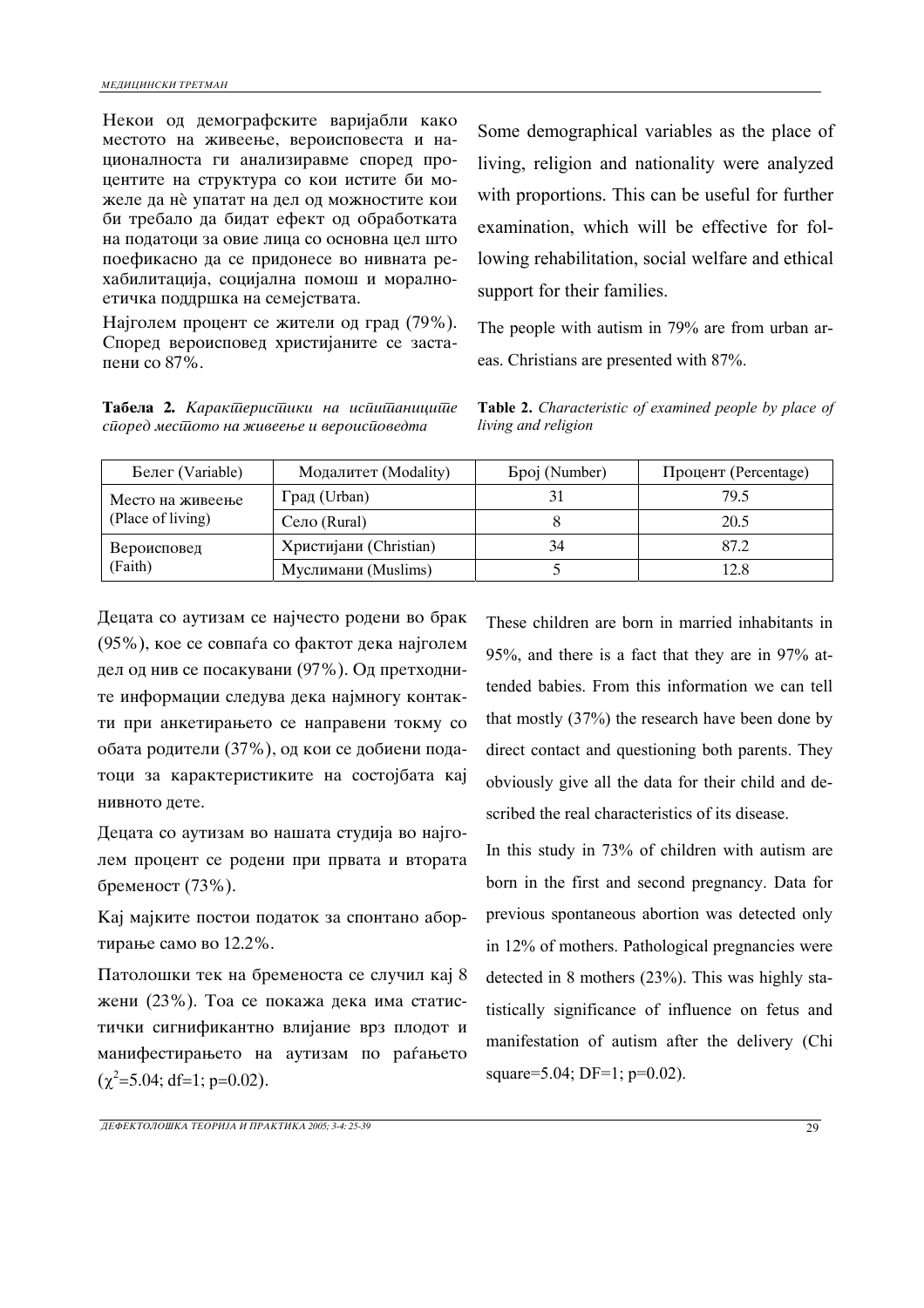При анализа на информациите за болести на мајката во текот на бременоста со помош на  $\chi^2$  тест се покажа дека има статистички значајна асоцијација меѓу аутизмот и здравјето на мајката ( $\chi^2$ =3.92; df=1; p=0.04). Од анамнезата добивме податок дека кај 9.1% од мајките постојат психијатриски, или било какви други телесни заболувања (18%).

Децата со аутизам во  $33.3\%$  се родени како првородени во врската меѓу нивните родители. Најголем процент се второродени деца (53%). Направената статистичка анализа не покажа статистички значајна разлика во редот на раѓањето ( $\chi^2$ =4.46; df=2; p=0.11). Мал број од 6 деца (16%) се родени на патолошки начин, но преку тестирање со  $\chi^2$  патолошките раѓања имаат сигнификантно учество во подоцнежното јавување на аутизмот.

Родилната тежина како нумерички белег покажува минимум од 2000 грама и максимум 4350 грама. Просекот е 3414±517.2 гр. Медијаната (3600 гр.) и модалната вредност (3650 гр.) се наоѓаат близу до просекот.

Најважно во оваа анализа е да се покаже дека 12% новородени биле под граничната точка на пресек за нормална вредност на родилната тежина (2700 гр.), а над горната граница од 3600 грама се наоѓаат дури 54% од новородените. Во оваа група се издвојува само едно дете  $(3%)$  со родилна тежина од 4350 гр. која се смета за висока родилна тежина.

In the analysis of information for the diseases in mother during the pregnancy we obtain significant association with the mother's health in that period (Chi-square=3.92; DF=1;  $p=0.04$ ). In 9% of mothers there is existence of psychiatric diseases and in 18% other physical conditions.

First-borne child in the relationship of parents was found in 33% of children with autism. Half of people are second-born children (53%). Statistical analysis does not show any significant difference (Chi-square=4.46; DF=2; p=0.11).

Small number of children (6-16%) is born in a pathological delivery, but testing with Chi-square supported significant influence of these deliveries on appearance of autism letter in the life.

The birth weight was minimum 2000 grams and maximum 4350 grams. The average of 3414 $\pm$ 517.2 grams was calculated. Median value was 3600 grams and мode of 3650 grams show that this group has almost normal distribution.

The most important in this analysis is that 12% of newborn were under the limit of 2700 grams, and over the highest limit of 3600 grams are 54% of examined children. Only one child has 4350 grams, which is the highest weight in this group.

|                                |  | <b>Табела 3.</b> Комиликации во иеринашалниош |
|--------------------------------|--|-----------------------------------------------|
| $\bar{u}epu\overrightarrow{o}$ |  |                                               |

**Table 3.** *Complications in the perinatal period*

| Белег (Variable)            | Модалитет (Modality) | <b>Bpoj</b> (Number) | Процент (Percentage) |
|-----------------------------|----------------------|----------------------|----------------------|
|                             | Да $(Yes)$           |                      | 18.9                 |
| Инкубатор (Incubator)       | He(No)               | 30                   | 81.1                 |
| Компликации (Complications) | Има (Yes)            |                      | 29.7                 |
|                             | Hема (No)            | 26                   | 70.3                 |

30 *JOURNAL OF SPECIAL EDUCATION AND REHABILITATION 2005; 3-4: 25-39*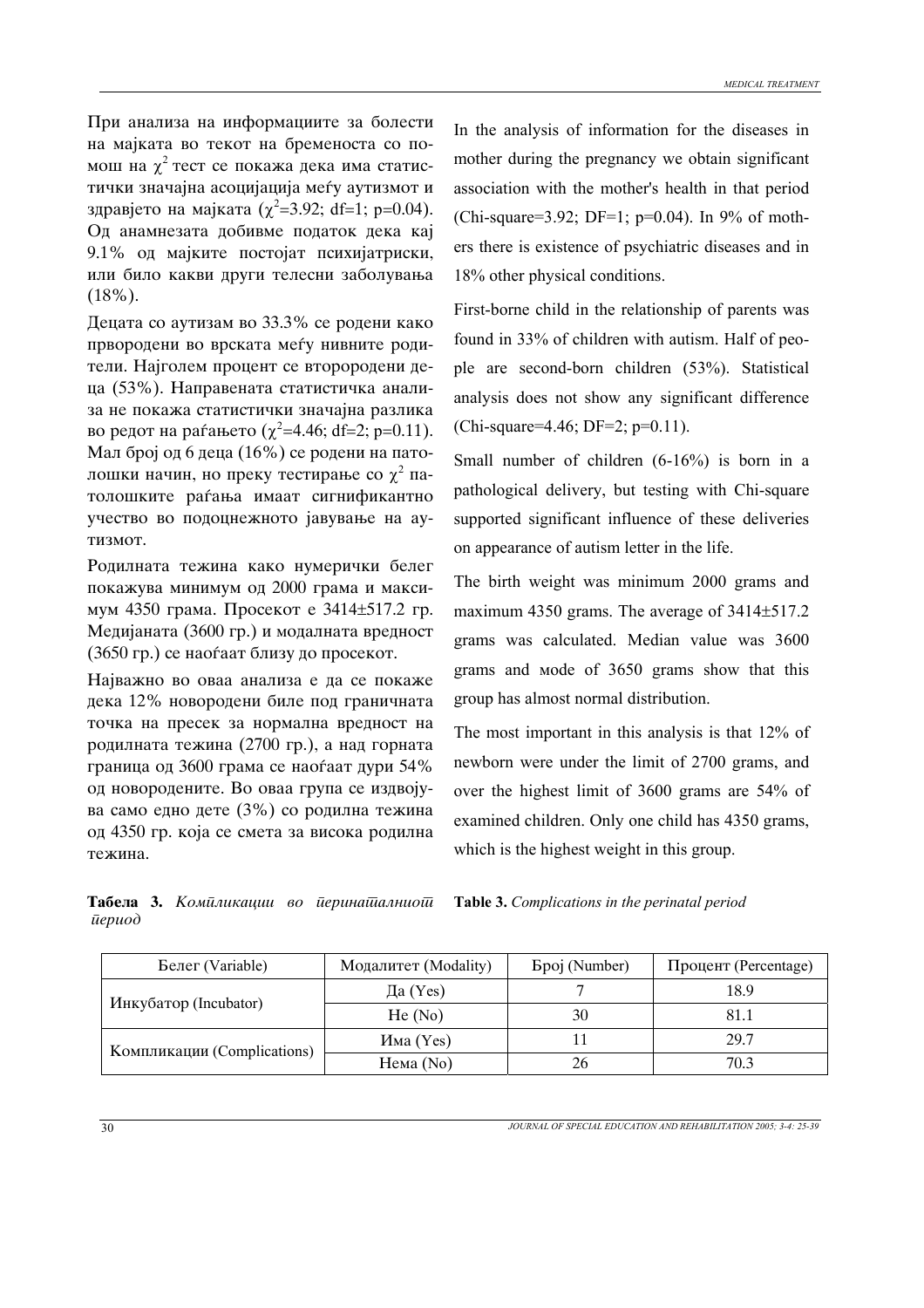Во табела 3 се забележува дека во инкубатор престојувале само 19%. Општо земено компликации во перинаталниот период се регистрирани кај 30% од лицата со аутизам испитани во нашата серија. Компликациите не учествуваат значајно во настанокот на ayтизмот ( $\chi^2$ =2.78; df=1; p=0.09).

Исхраната со мајчиното млеко е многу важен чинител во развојот на детето. Заради тоа делува зачудувачки фактот што дури 35% деца биле доени само 3 месеци. Во анализата според тешкотии во хранењето не најдовме дека постои значајна разлика меѓу децата кои имаат или немаат вакви потешкотии. Неможноста да се хранат со цицање се покажа преку спонтаното одбивање од дојка (59%). Детето како самостоeн фактор за одбивање од дојка учествува во 15%. Тоа се покажа сигнификантно асоцирано со времетраењето на доењето преку анализа со тестот на Kruskal-Wallis ( $\chi^2$ =11.1;  $df=3$ ; p<0.01). Деца со потешкотии во исхраната се декларирани во 42.4% од испитанините.

Вакциналниот статус е испитан кај сите деца со аутизам. Во табела 4 преку податоците за вакцинацијата може да се види дека e таа аплицирана кај 97% од испитаниците. Едно дете не е вакцинирано затоа што било запуштено, оставено на старател, кој дава несоодветни податоци. Кај 5 деца (15%) е соопштена реакција по вакцинирање-кај едно дете реакцијата се појавила по првата доза, а кај другото по третата доза на DiTe-Per-Polio вакцина. Кај третото дете реакцијата била бурна (висока температура и фиксиран поглед), а се јавила по втората ревакцинација со вакцина против Pertussis.

Во групата испитаници имаше дете со Turner-ов синдром, кај кое се јавила реакција на DiTePer-Polio вакцината, а во петтиот случај се развила реакција кон истата вакцина при сите три вакцинирања. Со тестот на Fisher не се покажа дека овие реакции имаат било какво значење во настанокот на синдромот (р=0.84).

Seven children (19%) who were in incubator are notified in table 3. Complications in perinatal period at a whole were registered in 30% of people with autism examined in our study, but this is not highly significant (Chi-square=2.78; DF=1; p=0.09).

Breast-feeding is very important for children's development, but in this study it was discovered that 35% of children were breast feeding only 3 months. In the analysis of difficulties in feeding there was no significant difference between these children and the children without difficulties in the process of feeding. In 59 % has been discovered spontaneous canceling of breast-feeding. In this process there were 15% of children who did active canceling by them. This is significantly associated with duration time of breast feeding (Kruskal-Wallis Chi-square=11.1; DF=3;  $p<0.01$ ). Children with feeding difficulties are reported in 42.4%.

Vaccine status was examined in all people with autism in this study. In table 4 the data show that all the vaccines were applied in 97% of children. One child has not been vaccinated because it was left in the home of his grandmother, who does not know what have to be done with child who has been diagnosed autistic. Only in 5 children (15%) have been reported reaction after vaccination (one child has reacted after the first dose and the second child after the third dose of DiTePer-Polio vaccine). There was a child with very high temperature with fixed eyes. This reaction was notified after the revaccination against Pertussis.

Turner's syndrome is reported in one child. This child has reacted after the first dose of vaccine DiTePer-Polio. The fifth child has reacted to the same vaccine after all three time of vaccination procedure. Fisher's test does not show that all these reactions have any significant influence on the appearance of the syndrome of autism (p=0.84).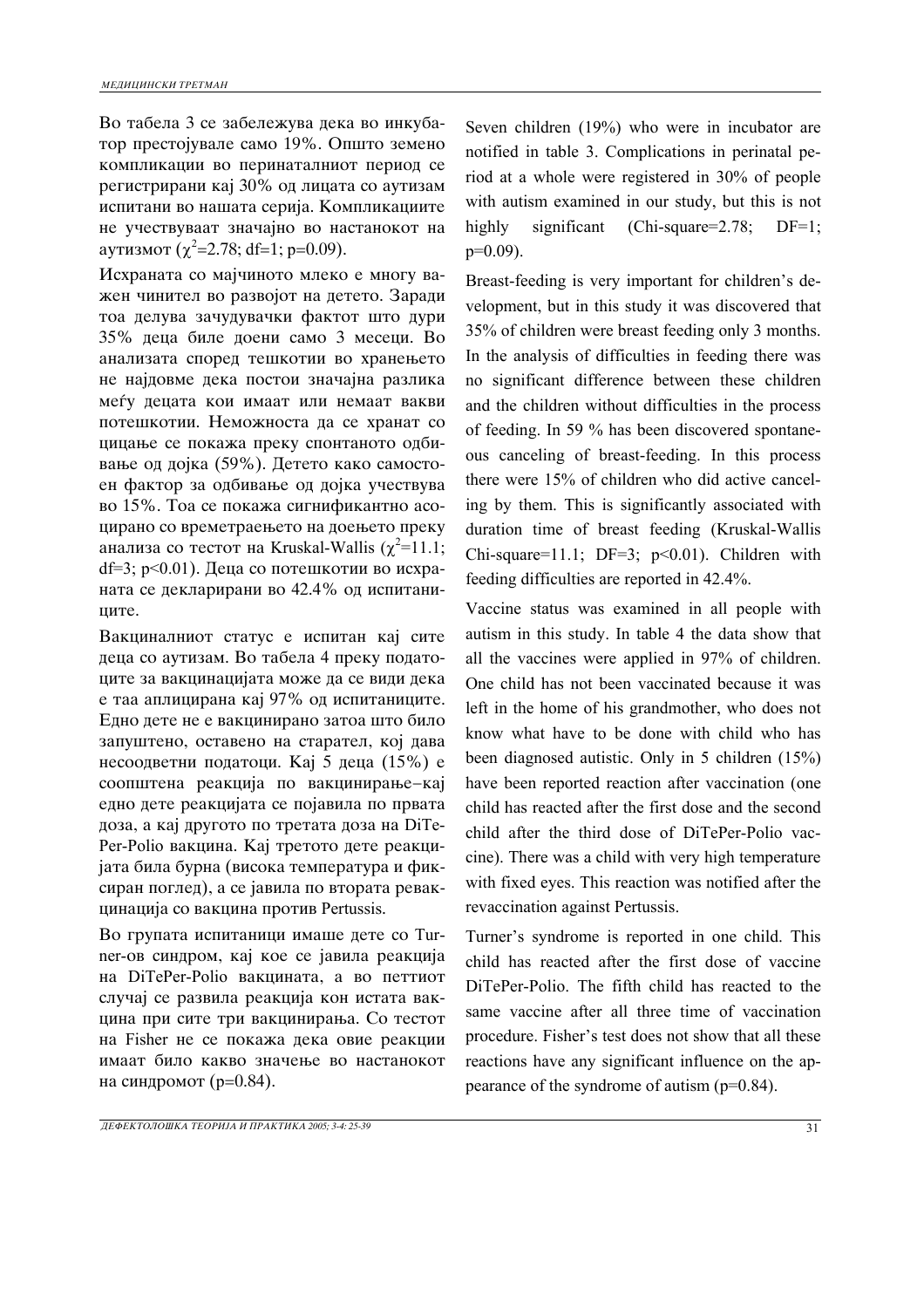|                           | Реакција (Reaction) |            |                       |          |
|---------------------------|---------------------|------------|-----------------------|----------|
| Вакцинација (Vaccination) | He(No)              | Да $(Yes)$ | <b>Вкупно</b> (Total) |          |
| He(No)                    |                     |            |                       |          |
| Да $(Yes)$                | 27                  |            | 32                    | $p=0.84$ |
| <b>Вкупно</b> (Total)     | 28                  |            | 33                    |          |

Табела 4. Вакцинација и реакција на вакцинаци*jata* **Table 4.** *Vaccination and reaction to vaccination*

# *Diskusija Discussion*

Првата студија во Македонија се однесува на комплетна анализа на аутизмот и се покажа дека сознанијата што ги имаат Центрите за социјална работа и Медицинските центри, понекогаш се недоволни. Комплексноста во поставувањето на дијагноза, недоволна информираност на популацијата и немање званичен законски национален регистер за аутизам се дел од факторите кои допрва треба да се решаваат тимски.

Оваа студија започна во 2000 година. Епидемиолошки истражувања за аутизмот во светот започнале кон средината на минатиот век во Англија (3). Епидемиолошките истражувања се користат за да се утврди преваленцијата на первазивните развојни нарушувања и да се идентификува потребата од специјално образование и медицинско згрижување за оваа група на деца.

Од нашите истражувања се покажа дека преваленцијата на раниот детски (Канеров) аутизам во Република Македонија изнесува 0.25 лица на 10.000 жители, што е сигнификантно помалку во однос на европските држави, Америка и земјите од Азискиот континент. Оваа бројка е далеку под реалната. Тоа веројатно се должи на: недоволното препознавање на синдромот на аутизам од страна на лекарите, дефектолозите и психолозите, недоволната евиденција и непостоењето на национален регистар за оваа состојба, регистрирање под други дијагнози како што се ментална ретардација, шизофренија и други патолошки состојби, како и криењето на овие лица од страна на родителите.

This is a first study with complete analysis of autism in the Republic of Macedonia, which has shown that in the Centers for social welfare and in the Medical centers, sometime the data for children with autism are inconvenient. The complex in diagnosis making procedures, insufficiency of information of the population, absence of a legislative registration and National register for autism, are part of tasks for a team who must work on this problem.

The study began in 2000 year. Epidemiological studies of autism in the world had begun in the middle of 20-th century in England (3). This examination can be used for determining the prevalence of pervasive disorders of development in childhood and to identify all needs of special education, medical protection and to ensure the possibilities of social acceptance of this special group of people.

From our examination we can say that the prevalence rate of the early infant (Kaner's) autism in the Republic of Macedonia is 0.25 people in 10.000 habitants, a number significantly lower than in the European countries, America and Asia. We know that the real number is underestimated. This is probably due to insufficient recognizing of the syndrome of autism by medical doctors, special educators and psychologists, inappropriate evidence and nonexistence of National Register for this kind of disability, registration with other diagnoses as well as mental retardation, schizophrenia, or other pathological conditions, and hopeless hiding of these people by their parents.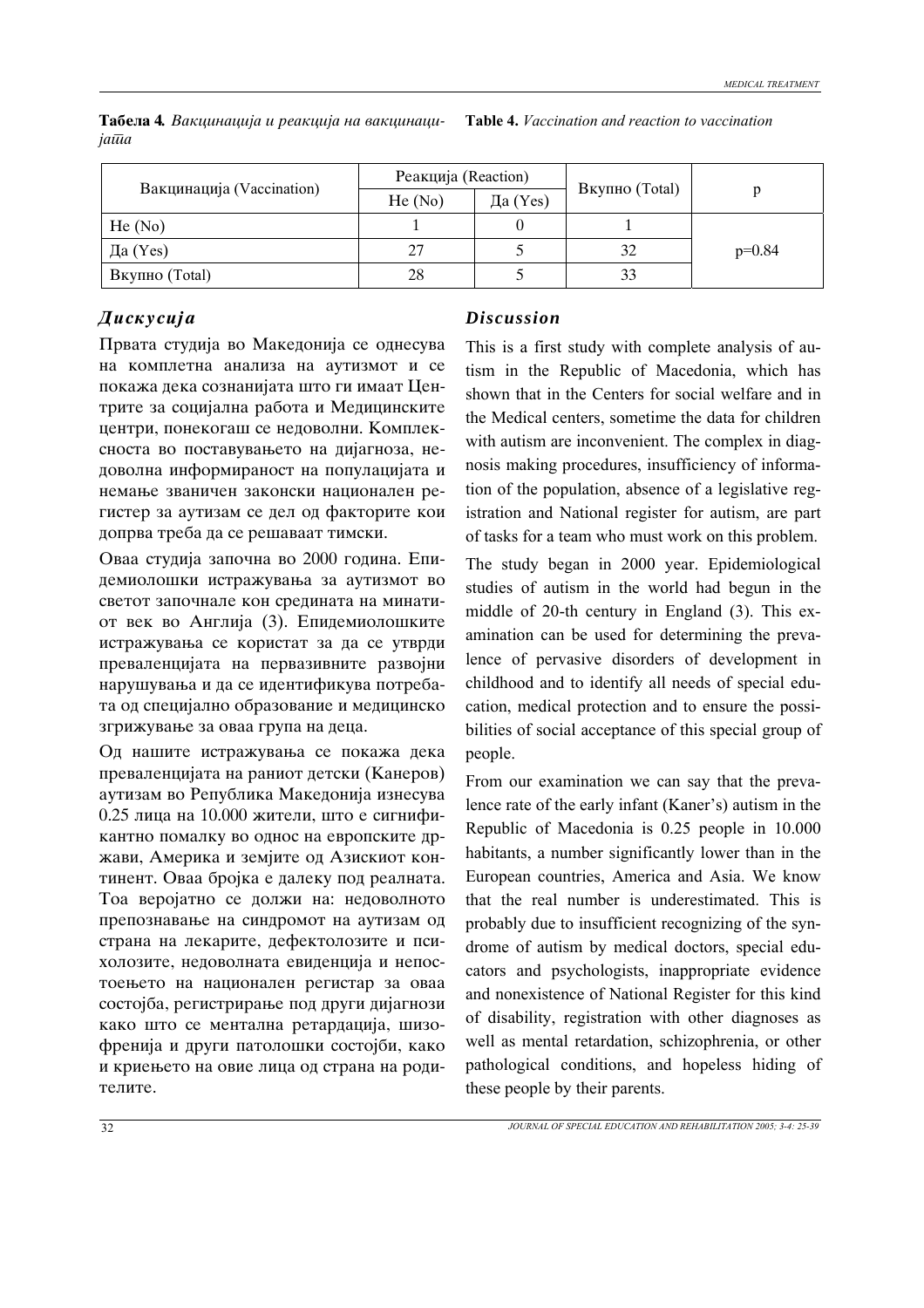Досега вака ниска преваленција од 0.7 на 10.000 жители објавуваат Trefferet и сор. во далечната 1970 година, што се должи на различните приоди во дефинирањето на аутизмот и методите за пронаоѓање на случаите (4). Honda и сор. во 1996 година објавуваат преваленција на Канеровиот аутизам од 21.1 на 10.000 жители во Јапонија, што е многу висока преваленција и не кореспондира со другите студии (5). Во други епидемиолошки студии во Англија, Шведска, Данска, Франција и САД преваленцијата на аутизмот изнесува 4-5 деца на 10.000 живородени (6, 7). Други автори (8, 9) заклучуваат дека преваленцијата е 10 на 10.000 деца, при што вклучуваат пошироки критериуми во дијагностицирањето.

Во земјите од поранешна Југославија се мошне ретки податоците за преваленцијата на аутизмот. Сепак, истражувањата на аутизмот во Хрватска укажуваат на преваленција од 7 на 10.000 деца во 1986 година (10).

Водечкиот епидемиолог Eric Fombonne ja направил досега најопфатната епидемиолошка студија (11) за периодот меѓу 1966 и 1998 година. Тој дава предвидена медијална вредност за преваленцијата на аутизмот од 5.2 на 10.000 деца. Стапката на преваленција за предучилишни деца изнесува 0.81, за училишни деца 1.30 и стапка од 0.99 за младинска возраст.

Во нашата студија испитани се 39 случаи со дијагностициран аутизам. Од машки пол беа 28 (72%), што споредено со 11 (28%) девојчиња даде коефициент на однос од 2.5 машки на едно женско лице со аутизам. Во односот на полот во други студии се забележува дека машките се почесто засегнати од женските (2.1:1 до 3.9:1) (12). Fombonne (11), односот машки/женски го презентира од 1.33 до 16.0:1 (13) со медијална вредност од 2.6, што е многу слично на нашата студија. Ниту една епидемиолошка студија не покажала повисок однос на женските спрема машките деца  $(14)$ .

Until now so low prevalence rate of 0.7 /10.000 is referred by Trefferet and coll. in the early 70-th, due to different approaches in definition of autism and methods for recognition of real cases (4). Honda and coll. in 1996 in Japan report the prevalence of Kaner's autism of 21.1 / 10.000, which is a very high prevalence and does not correspond with other studies (5). Other epidemiological studies made in England, Sweden, France and USA show that the prevalence rate of autism is 4-5 children in 10.000 newborn (6, 7). Other authors (8, 9) give a conclusion that the prevalence of 10 / 10.000 children can be obtained by including larger criteria for diagnosis.

In the countries of Former Yugoslavia information for prevalence rate of autism are rare. Only in Croatia this kind of research made in 1986-year pointed out the prevalence of 7 in 10.000 children (10).

Eric Fombonne, one of the leaders in this field has done the most fulfilled epidemiological study until now (11) for the period 1966 to 1998, with the estimated median value for prevalence of autism of 5.2 in 10.000 children. The rate of prevalence for preschool children is 0.81, for school children 1.30 and 0.99 for teenagers.

In this study 39 cases are examined with diagnosed autism. Males were 28 (72%), and compared with 11 (28%) females gave the coefficient of 2.5 males to one female person with autism. Concerning the sex of the people in other studies it can be confirmed that males are more frequently attended than females (from 2, 1:1 till 3, 9:1) (12). Fombonne (11) presents this relationship from 1, 33 till 16, 0:1 (13) with median value of 2.6, which is very similar with our study. There is no epidemiological study, which has shown higher relationship (14).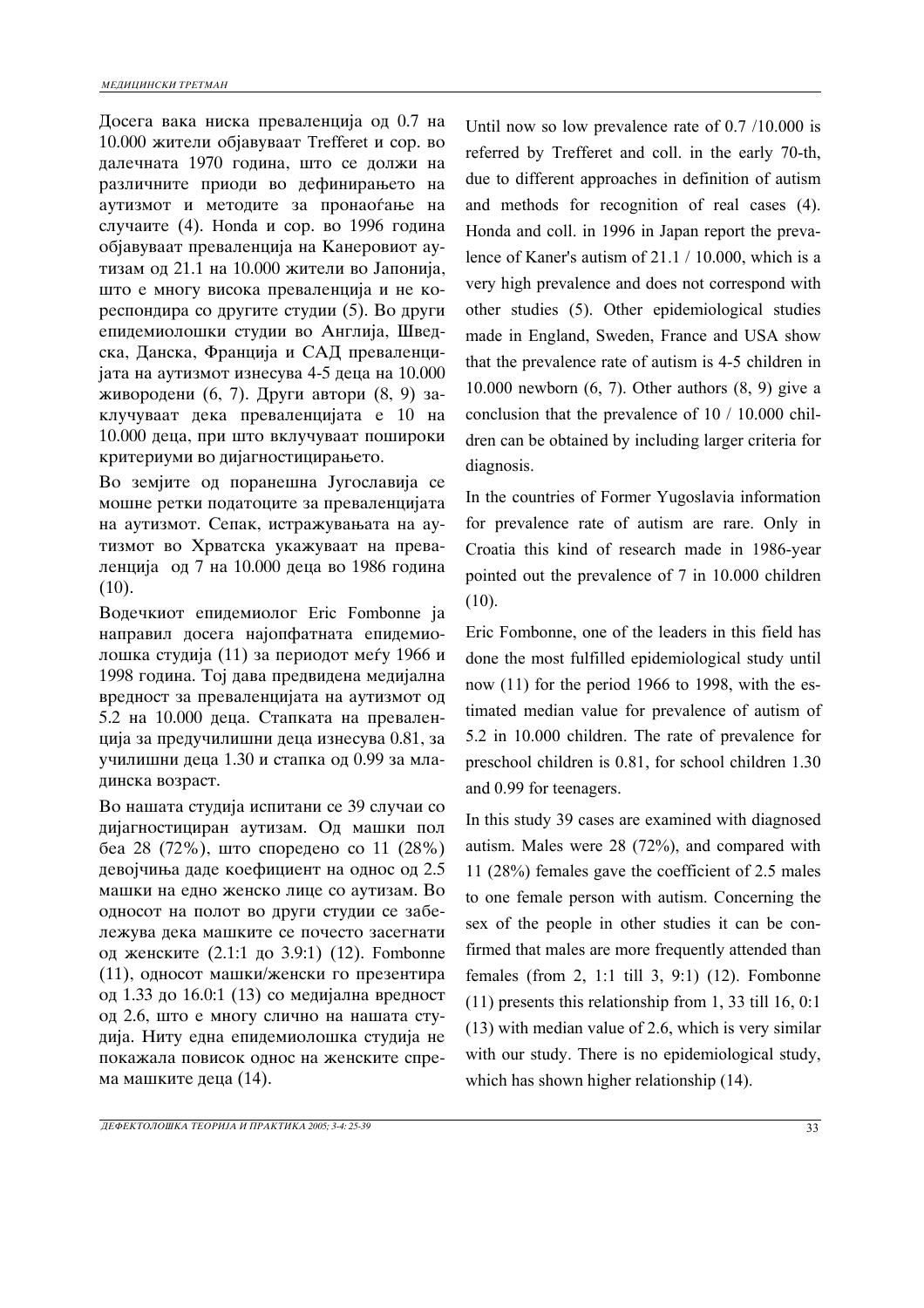Аутизмот кај машките деца се презентира со повисок IQ и класични аутистични симптоми. Кај тешко ретардираните групи, женските деца со аутизам имаат потешки оштетувања на мозокот отколку машките.

Амплитудата на возраста за децата со аутизам во Македонија се движи меѓу 9 и 13 години. Средната вредност за возраста е  $11\pm5.77$  години во времето на истражувањето, што е многу слично со една француска епидемиолошка студија, каде средната вредност на децата со аутизам е  $11.6\pm2.6$ години (15).

Сезоната на раѓање главно не е поврзана со појавата на аутизмот, иако во некои истражувања може да се сретне дека тој зачестено се појавува во пролетта и раното лето (16). Сметаме дека нашиот примерок не е доволен за временска сериска анализа, но спеак нотираме дека најмногу деца (18%) се родени во месец јуни, а во февруари само 15% од децата, што не ги издвојува овие месеци како ризични.

Во нашата држава во Републичкиот завод за статистика не е регистриран смртен случај настанат како последица на аутизам. Но, стапката на морталитетот претставува интерес на авторите Shavelle и Strauss во студија во Калифорнија, каде што се испитувани лица со аутизам во периодот од 1980 до 1996 година. Тие покажуваат глобална стапка на локалниот морталитет од 21.3% о. (17).

Децата со аутизам во нашата студија во најголем процент се родени при првата или втората бременост (73%). Податок за спонтано абортирање е регистриран кај 12%. Патолошки тек на бременоста се случил кај 23% од жените, кој се манифестирал со крвавење, хипотензија, психотрауми, инфекции на гениталиите, покачување на гликемијата, ниско поставена плацента и слично. Тоа покажа дека има статистички значајно влијание врз плодот и манифестирањето на аутизам после раѓањето (р=0.02). Најголем процент се второродени деца (53%).

Autism in males is presented with higher IQ, and with more classical symptoms. In heavy retarded groups of people, female children with autism have more brain damages than males.

The range of age for children with autism in Macedonia is between 9 and 13 years. The mean value for age is  $11\pm5.77$  years in the time of questioning and this value is very similar with a French study of autism (11.6±2.6 years) (15).

Season of birth is not usually connected with the appearance of this syndrome. However, it can be found in some examinations that it frequently happened in spring and early summer (16). We consider that in our study the simple size is not as much appropriate for this reasoning. We can only report that most of the children (18%) are born in June and February (15%).

In the Republic Institute for statistics there has not been yet reported a case of death from autism. Rate of local mortality of 21.3%o in California in the period of 1980 to 1996 has been reported from Shavelle and Strauss (17).

Data from this study shows that children with autism were born mostly in first and second pregnancy (73%). Spontaneous abortion was registered in 12%. Pathological pregnancy have 23% of mothers, manifested with bleeding, hypotension, psychotrauma, infection of genital organs, increase of glucose in the blood, bad position of placenta etc. This association was statistically significant with appearance of autism after delivery (p=0.02). In 53% the children are second-born.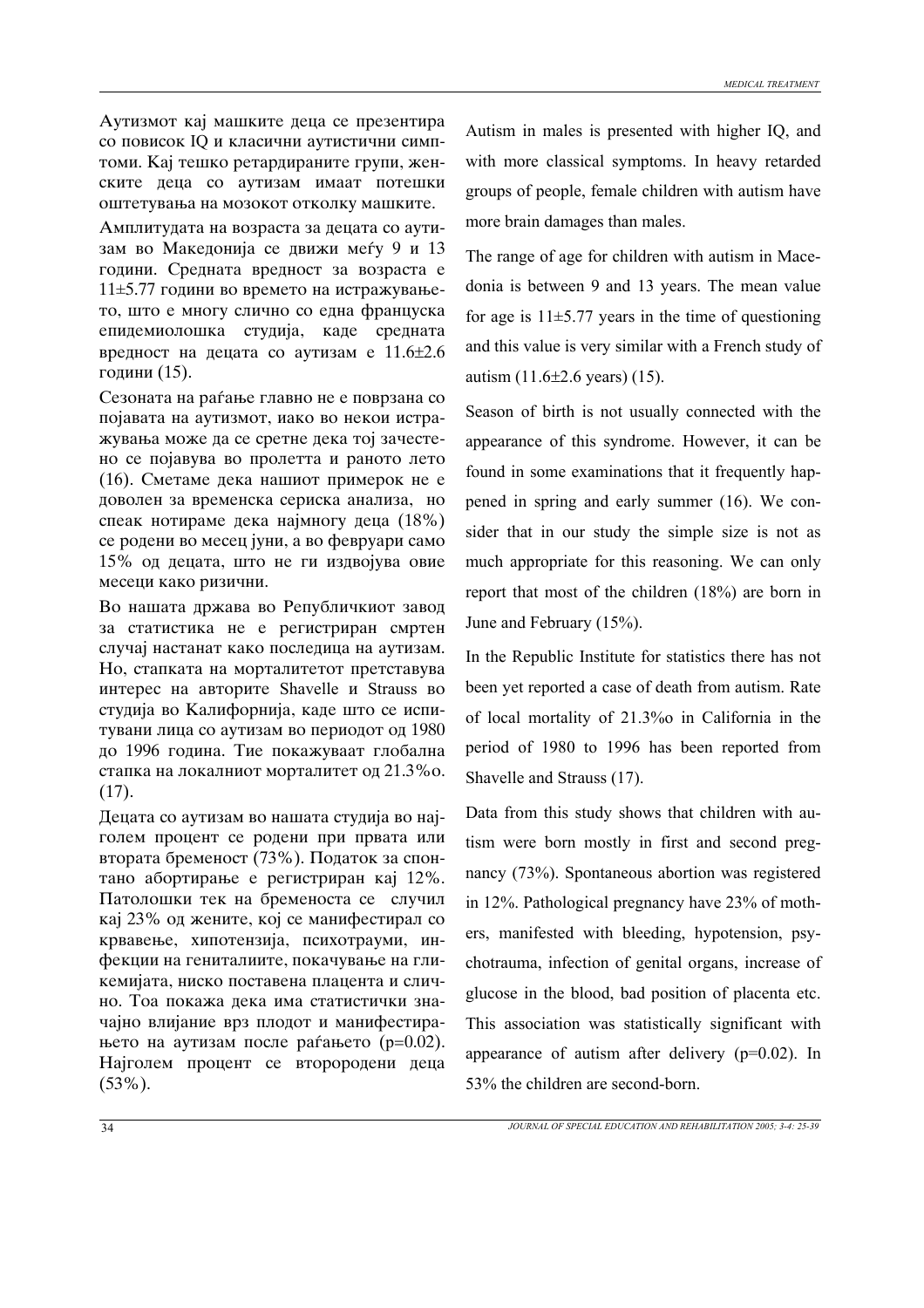Ваквиот податок е дијаметрално спротивен на Pomeroy и сор. (6) кои ја поставуваат хипотезата дека децата со аутизам се раѓаат најчесто како првородени или многу подоцна родени (четврти по ред итн.). Слични резултати на нашата студија објавуваат Švel Ivo и сор. Кои наоѓаат дека најчесто се ра $faar$  како второродени деца (37.5%), а првородени 28.1% (10). Статистичката анализа не ги издвои второродените деца како ризик за појава на аутизам, односно редот на раѓањето во оваа студија нема никакво влијание во настанувањето на аутизмот.

Породувањето кај мал број од 6 деца (16%) се одвивало на патолошки начин (со вакуум, форцепс и др.). Родилната тежина во испитуваната серија покажува минимум од 2000 грама и максимум 4350 грама. Само 12% од новородените со аутизам биле под граничната нормална вредност за родилна тежина (2500 грама). Над горната граница од 4000 грама се наоѓаат само 3% од новородените. Ова покажува дека недоносеноста и високата родилна тежина не се издвојуваат како ризик фактори. Во Хрватската студија 10% од децата со аутизам имале ниска родилна тежина под 2500 грама, што е многу слично со нашите резултати. Нешто повисок е процентот деца со висока родилна тежина над 4100 грама (10%), но авторите не ја посочуваат како можен предиктор на развојното нарушување (10).

Исхраната со мајчиното млеко е многу важен чинител во развојот на детето. Познато е дека во мајчиното млеко има доста хранливи материи и антимикробни фактори, како што е секреторниот IgA. Интересно е да се напомене фактот дека 35% од децата биле доени само 3 месеци, што е многу краток период. Деца со потешкотии во исхраната има 42% од испитаниците.

Анализата според тешкотии во хранењето не покажа дека постои значајна разлика меѓу децата кои имаат или немаат вакви потешкотии. Неможноста да се хранат со цицање се покажа преку спонтаното одбивање од дојка кај 59%. Детето како самостоен фактор за одбивање од дојка учествува во  $15%$ .

This data is opposite to the reports of Pomeroy and coll. (6). They establish the hypothesis that these children more often are first-born or born in the later pregnancies (i.e. as the fourth-born baby). Similar results to our study report Švel Ivo and coll. 37.5% are second-born, and first-born are 28.1% (10). With the statistical analysis the data about the order of pregnancies is not significant (p>0.05).

The delivery with vacuum and forceps has happened in 6 children (16%). The weight at birth in this study shows minimum of 2000 grams and maximum of 4350 grams. Only in 12% of newborn with autism were under the normal value of 2500 grams. Over 4000 grams are only 3% of examined people, but this data do not show any relationship with the disease. In a Croatian study, 10% of children have low weight at birth (under 2500 grams), that is very similar to our results. The same percent are the people born with weight over 4100 grams, but these authors do not indicate the weight at birth as a risk factor for this kind of disability (10).

The breast-feeding is very important factor in the child development. It is known that in the mother's milk there are enough nutritious materials and antimicrobic factors, like the secretory IgA. It is interesting to mention the fact that 35% of the children were breast feeding only 3 months, which is very short period. Children with difficulties in the nutrition are 42% from the examinees.

The analysis according the difficulties in the nutrition did not show that there was a significantly difference between the children who have or do not have these difficulties. The non-possibility to feed with sucking has shown over the spontaneously rejection from the breast at 59%. The child as autonomous factor for rejection from the breast participates in 15%.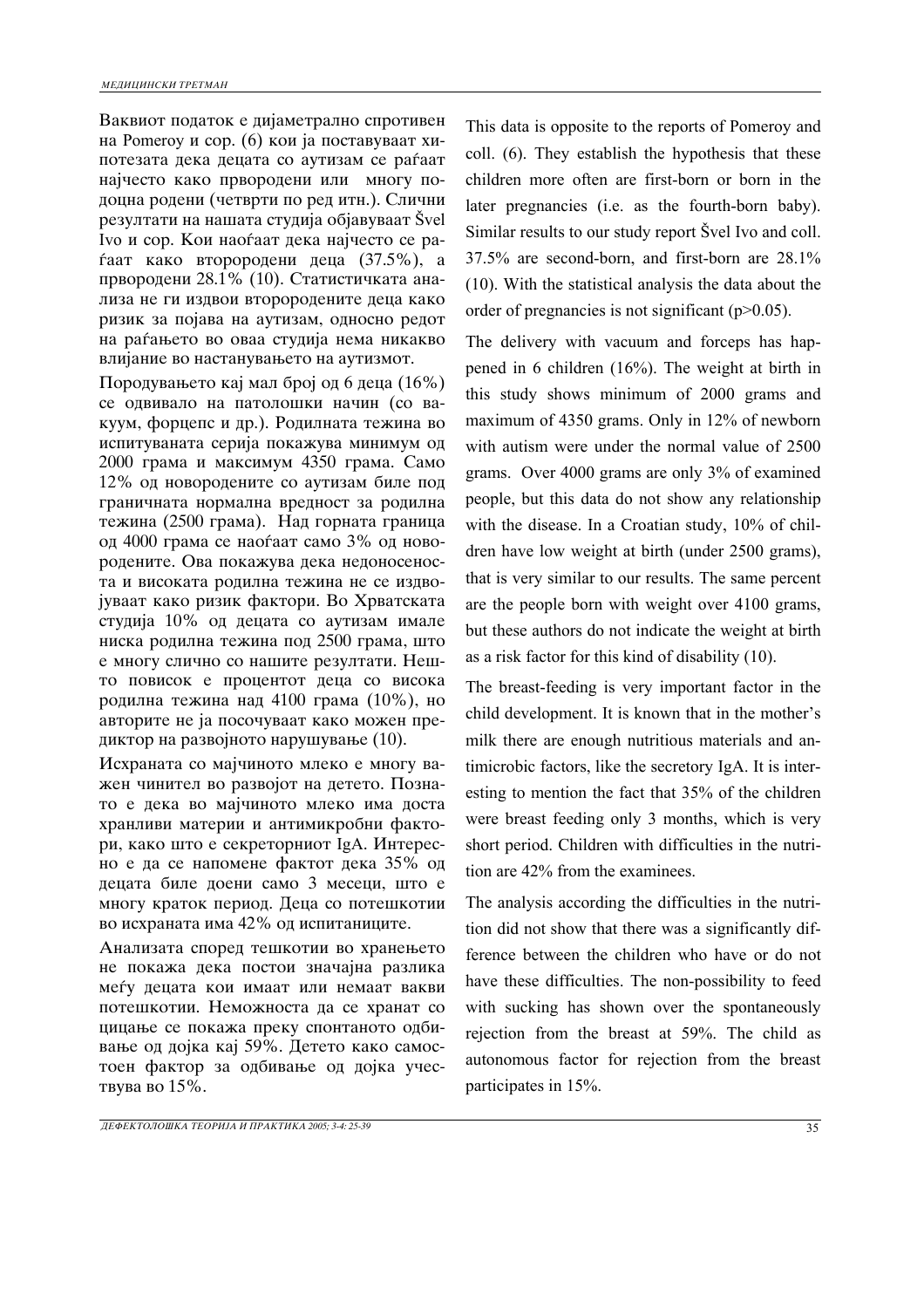Тоа се покажа сигнификантно асоцирано со времетраењето на доењето преку анализа co тестот на Kruskal-Wallis (p<0.01). Bo литературата не е најдена слична студија за да може да се споредат овие резултати.

Во литературата ставовите за улогата на вакцинациите во генезата на аутизмот се поделени. На пример: Gupta наоѓа високи нивоа на противтела против вирусот на рубеола кај мајките на децата со аутизам (18). Toj смета дека овие високи нивоа на противтела преминуваат преку плацентата и може да перзистираат подолго време кај детето. Ако детето прима вакцина против рубеола, додека противтелата се се уште присутни, тие можат да реагираат со вирусот на рубеола од вакцината формирајќи имуни комплекси кои го "збунуваат" имуниот систем. Hugh Fudenberg (19), клинички имунолог укажува дека некои пациенти со аутизам "развиваат симптоми на аутизам уште во првата недела по вакцинацијата со MPR вакцината (морбили, паротит и рубеола)". Тој исто така наоѓа дека некои деца имаат екстремно висока температура или грчеви во првиот ден по вакцинацијата. Reed  $\mu$  cop. (20) мислат дека децата со имунолошки дефицит не се во можност да ги отстранат вирусите комплетно пред истите да навлезат во ЦНС. Се претпоставува дека вирусната инфекција (со потекло од жива вакцина) предизвикува определена малфункција на ентероцитите во нивната продукција на секретин или пептидази кои што се потребни во превенцијата на токсичните ефекти на пептидите од млекото и nyehulara.

Тоа меѓу првите го открива Andrew Wakefield, Британски гастроентеролог, чии што истражувања ја поврзуваат MPR вакцината со аутизмот и воспалителните цревни заболувања кај некои деца (21).

That has shown significantly associated with the time duration of breasting over analysis with the Kruskal-Wallis test  $(p<0.01)$ . In the literature any similar study has not been found so that it can be compared with these results.

In the literature attitudes for the part of vaccines in the genesis of autism are divides. For example: Gupta found high levels of antibodies against rubella virus at mothers of children with autism (18). He thought that these high levels of antibodies pass through the placenta and could persist for a long time at the child. If the child receives a vaccine against rubella, while the antibodies are still present, they can react with the virus of rubella from the vaccine constituting immune complexes which "confuse" the immune system. Hugh Fudenberg (19), the clinical immunologist indicates that some patients with autism "develop symptoms of autism already in the first week after the vaccination with MMR vaccine". He also finds that some children have extremely high temperature or convulsions in the first day after the vaccination. Reed et al. (20) thinks that children with immunological shortage are not in possibility to eliminate the viruses completely before the same get into the CNS. It is presumed that the virus infection (with descent of living vaccine) causes defined small function of the enterocytes in their production of secretin or peptidase which are need into the prevalence of toxic effects of the peptide from the milk and wheat.

Among the first that have been discovered this is Andrew Wakefield, a British gastroenterologyst, whose researches connect MMR vaccine with autism and inflamed intestinal diseases at some children (21).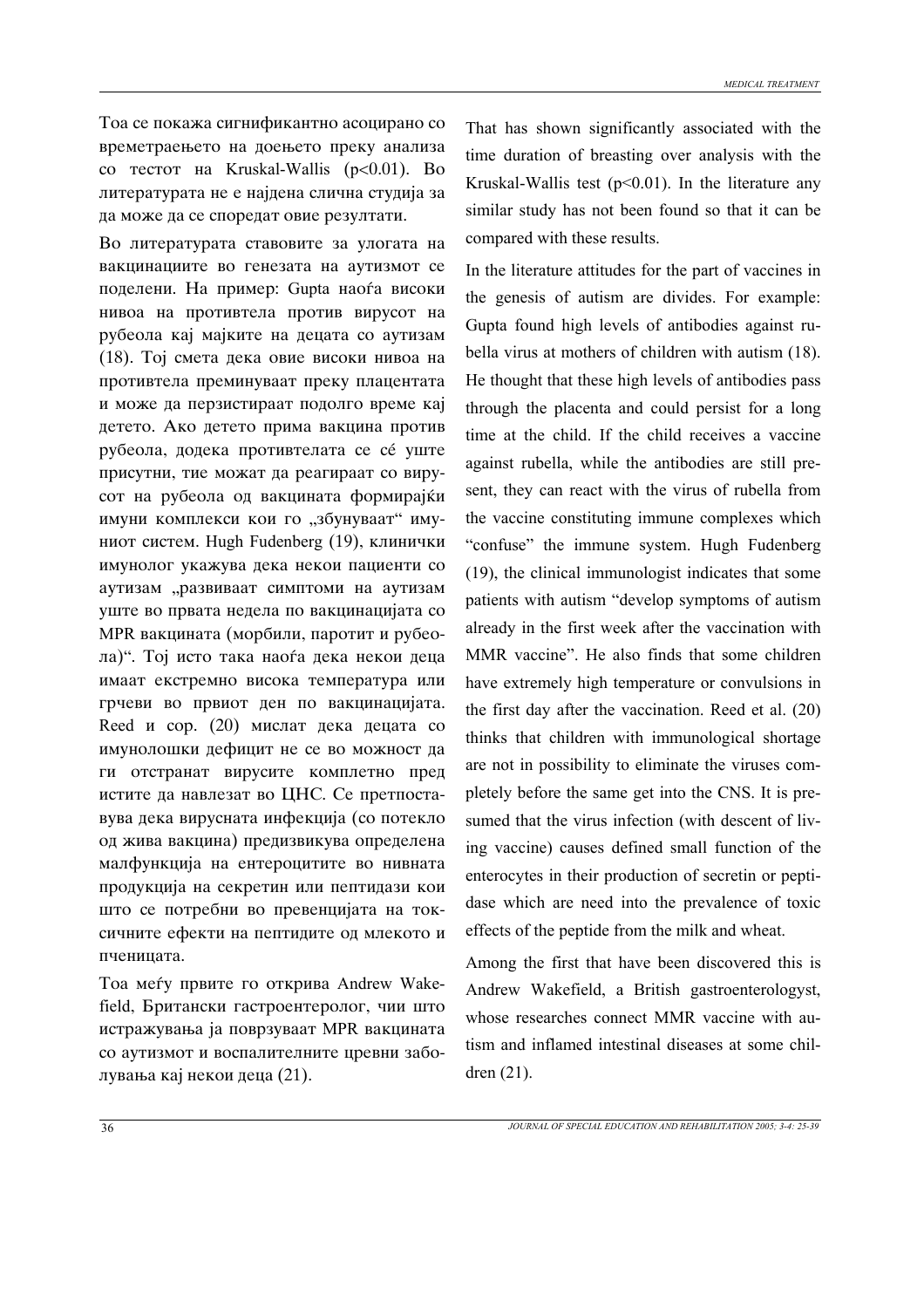Врз основа на повеќе прикази на случаи, родителите кои веќе имаат дете со аутизам кое реагирало несоодветно на вакцинацијата, размислуваат кај следното дете да ја применат вакцинацијата по втората година од животот или да побараат вакцините да бидат дадени посебно, а не во комбинирана форма како што е тоа вакцината MPR (22).

Наодите од пред 5-6 години на Reed  $(20)$  и Gupta  $(18)$  за етиопатогенетската поврзаност на аутизмот со MPR вакцината, во последните 2-3 години се отфрлаат. Имено, повеќе епидемиолошки студии спроведени со анализа на временски трендови не откриваат врска меѓу MPR вакцинацијата и аутизмот (23, 24, 25). Во студија од Велика Британија кај деца од 2 до 5 години родени во периодот од 1988-1993 година, кои биле вакцинирани со MPR вакцина, не е пронајдена поврзаност меѓу преваленцијата на вакцинацијата и зголемената инциденција на аутизам во тој период од истражувањето (26).

Нашите резултати не можат со сигурност да ја потврдат или отфрлат хипотезата за поврзаноста на вакцинациите и аутизмот. Потребна е поопсежна анализа, поголем примерок и подолг временски период за следење на овие нарушувања.

- Од анализата на испитуваниот аутистичен синдром кај 39 пациенти опфатени во примерокот се утврди дека:
- Преваленцијата на аутизмот во РМ изнесува 0.25 лица на 10.000 жители;
- Машкиот пол е 2.5 пати почесто застапен од женскиот;
- Средната возраст на испитаниците изнесува 11 години;
- Социјално-економскиот статус не игра улога во настанокот на аутизмот;
- Сезоната на раѓање не е поврзана со појавата на нарушувањето;
- $\bullet$  Податокот за болести на мајката во тек на бременоста, како и патолошкиот тек на истата е ризик-фактор за појава на синдромот;

On the basis of more performed cases, the parents who already have a child with autism who had reacted non-appropriate of the vaccination, think at the next child to apply the vaccination after the second year of life or to ask for vaccine to be given particularly, not in the combined form as it is the vaccine MMR (22).

The findings since 5-6 years ago of Reed (20) and Gupta (18) for the ethiopatogenesis connection with autism in MMR vaccine, in the last 2-3 years are excluded. Indeed, more epidemiological studies compared with analysis of time trends did not discover connection between MMR vaccination and autism (23, 24, 25). In the study from Great Britain at children from 2 till 5 years born in the period of 1988-1993 year, who were vaccinated with MMR vaccine, connection between the prevalence of the vaccination and increased incidence of autism in that period from the research (26) was not discovered.

Our results are not able to confirm or refuse the hypothesis of the link of vaccines and autism. A more extensively analysis, a larger example and a longer time period for following these disturbances is necessary.

## *Zaklu~oci Conclusions*

- From the analysis of examined autistic syndrome at 39 patients included in the study it has confirm that:
- The prevalence of autism in RM is 0.25 people up to 10.000 inhabitants;
- The mail sex is 2.5 times more frequently than the female sex;
- The middle age of the examines is 11 years;
- The social-economic status does not take part in the genesis of autism;
- The season of birth is not connected with the appearance of the disturbance;
- The statistics for mothers disease during the pregnancy, as well as its pathological course is a risk factor for appearance of the syndrome;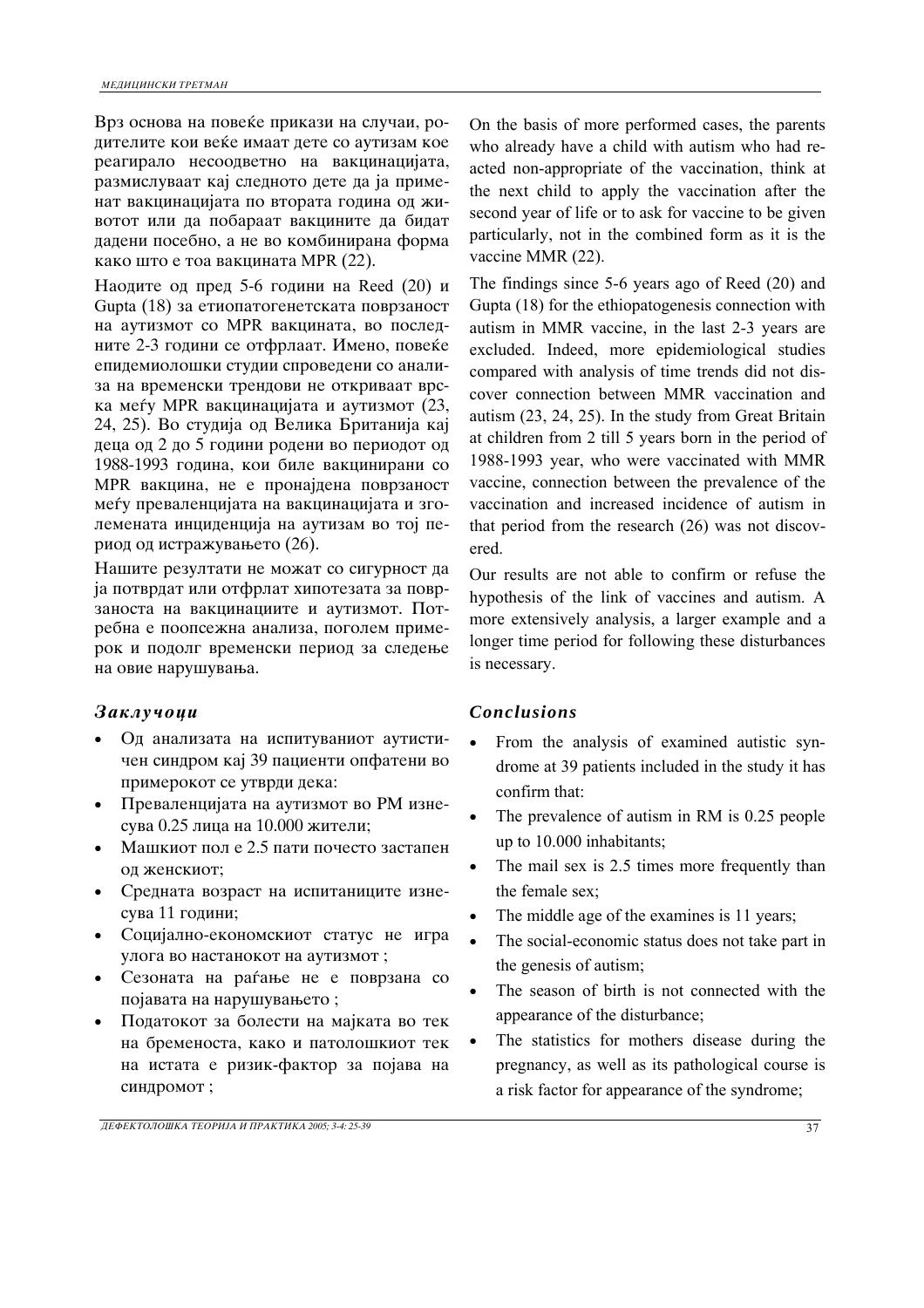- Патолошкото породување и компликациите во перинаталниот период не претставуваат ризик-фактори во оваа студија;
- Времетраењето на доењето и предвременото одбивање на мајчиното млеко се сигнификантно асоцирани со појавата на ayтизмот;

Резултатите од оваа студија можат да се искористат како добра основа за понатамошни епидемиолошки истражувања, откривање на нови ризикофактори во настанувањето на аутизмот и во планирањето на превенцијата на овој тежок синдром.

- The pathological birth and the complications in perinatal period are not the risk factors in this study;
- The time duration of the breast-feeding and the preliminary refusal of mother's milk are significantly associated with the appearance of autism;

The results from this study may be useful as a good base for further epidemiological researching, revealing new risk factors in the genesis of autism, and for planning the prevention of this severe syndrome.